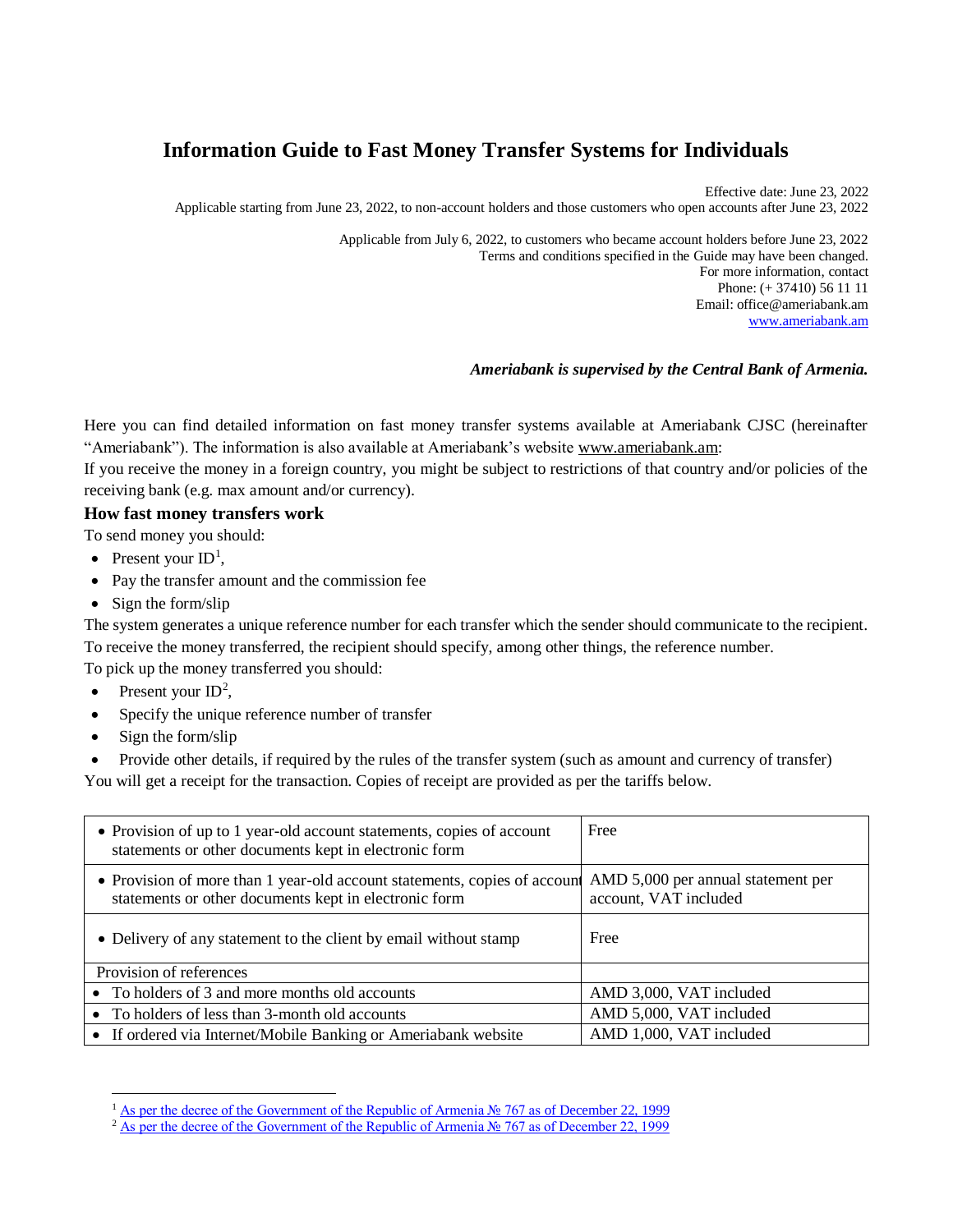Transfers and payouts are available in US dollars, euros and Russian rubles. This does not apply to payout of funds received via Unistream, in which case the Bank may impose limitations on withdrawal of cash foreign currency, including payment of Armenian drams to account holders and non-account holders cashing out foreign currency received (at Ameriabank's discretion).

In any case, irrespective of the money transfer currency, the commission is payable by the sender in AMD. If the amount should be exchanged, it is exchanged at the CBA exchange rate effective on the day of money transfer. In addition to the commissions payable according to the fast money transfer tariffs, in case of cash withdrawal and cash deposit the Bank charges the fees applicable under Ameriabank CJSC Tariffs for Individuals**<sup>3</sup>** .

#### Cancellation

- If you wish to cancel a transfer, you should fill in a cancellation form. You may recall a transfer only if the money has not yet been paid out to the recipient. Commission fees are not refunded unless otherwise envisaged under the rules of that transfer system.
- The amount will be refunded after it is received from the intermediary bank which normally takes 3-4 banking days but is in any case dependent on the terms of settlement with the intermediary bank.

If you wish to modify the transfer after it has been sent, and the money has not been picked up by the recipient yet, you should fill in the transfer modification form indicating the data to be edited. The form can be printed out from the software application of the respective money transfer system after filling in the data to be edited. Each money transfer system defines its own rules for editing the transfer data. Unless otherwise envisaged by the policies of the money transfer system or receiving bank, changes in transfer data are formalized within 1 banking day after submission of modification instruction by the sender and provided the amount has not been paid to the recipient yet.

If the amount has already been paid to the recipient, it is not refundable and no other changes can be made to the transfer. The Bank accepts the money from the client in the currency specified in the payment instruction. Unless otherwise envisaged under the rules of that payment system, funds can be accepted in Armenian drams at the exchange rate prevailing in the Bank on that date.

Answers to oral or written complaints and written claims of customers are provided within 10 business days. Depending on the nature of the problem, this term can be extended in which case the bank shall inform the customer in writing not later than on the day of expiry of the initial term. Claims and complaints should be submitted using the approved form for complaints, chargeback and feedback. Written applications in free format are acceptable.

Fast money transfers are executed in all branch offices of Ameriabank during operational hours. The list of branches and information on open hours are available a[t www.ameriabank.am](http://www.ameriabank.am/). For more details please call us at +37410 561111.

# **Fast Money Transfer Systems Available at Ameriabank**

Ameriabank offers fast money transfers through Unistream and MoneyGram systems.

# **UNISTREAM**

 $\overline{a}$ 

Unistream is a fast money transfer system for individuals. It has a wide service chain including over 300,000 agent locations in about 100 countries worldwide (including Russia, other CIS countries, etc.)<sup>4</sup>. Transfers and payouts are available in **Russian rubles, US dollars, euros and Armenian drams.** At its discretion, the Bank may decide to provide Armenian drams to the account holders cashing out foreign currency transferred to them via Unistream and/or impose limitations on withdrawal of cash foreign currency.

<sup>&</sup>lt;sup>3</sup> Ameriabank CJSC Tariffs for Individuals (11RBD PL 72-01-01, approved by Management Board Resolution # 03/59/15 as of

May 27, 2015). Available at https://ameriabank.am/useful-links

<sup>&</sup>lt;sup>4</sup> For the full list of countries, visi[t www.unistream.com.](http://www.unistream.com/)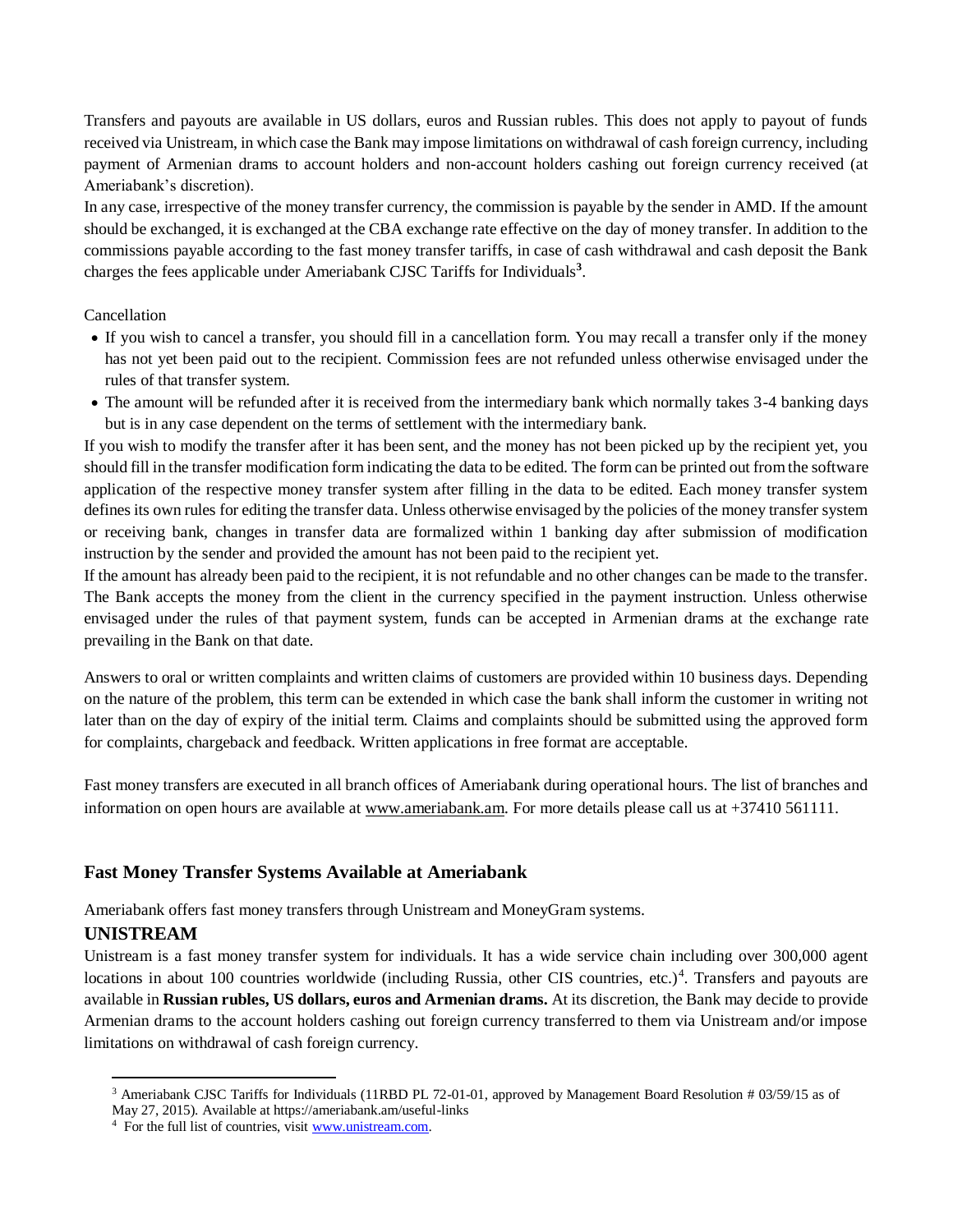The system offers the following options for execution of transfers:

- Address-based (recipient bank name required)
- No address (only country and/or city name required)

Amounts delivered through Unistream are usually available in 10 minutes after the transfer is made. The amount of the commission depends on the amount and destination (country) of transfer.

The money will be available for pickup during 180 calendar days. If the recipient does not collect the amount during that period, the money will only be paid out to the sender. After 3 years the amount will no longer be available. To receive a transfer through Unistream you need to submit your passport or other ID, the unique reference number and specify the amount and currency.

The maximum amount of a single transfer through Unistream in Ameriabank is 900,000 rubles or its equivalent in US dollars, Armenian drams and/or euros<sup>5</sup>.

In case of cancellation, the commission is not refundable.

In case of delays or other problems with transfers please contact the bank or Unistream service center ([www.unistream.ru](http://www.unistream.ru/)).

Fees for **Unistream** no-address transfers

| <b>Country</b> | <b>Currency</b><br>sent | <b>Currency</b><br>received <sup>6</sup> | <b>Amount from</b>       | <b>Amount</b> up to          | <b>Commission fee</b><br>$\frac{6}{6}$ of transfer<br>amount) | <b>Fixed</b><br>commission,<br>by currency | <b>Minimum</b><br>commission |
|----------------|-------------------------|------------------------------------------|--------------------------|------------------------------|---------------------------------------------------------------|--------------------------------------------|------------------------------|
| <b>USA</b>     | <b>USD</b>              | <b>USD</b>                               | 20                       | 20000                        | 3                                                             | $\overline{a}$                             |                              |
| Armenia        | <b>EUR</b>              | <b>EUR</b>                               | $\overline{\phantom{0}}$ | 15000                        | 0.6                                                           |                                            |                              |
| Armenia        | <b>USD</b>              | <b>USD</b>                               | $\overline{\phantom{0}}$ | 20000                        | 0.6                                                           | $\overline{\phantom{a}}$                   |                              |
| Armenia        | <b>RUB</b>              | <b>RUB</b>                               | $\overline{\phantom{a}}$ | Maximum<br>transaction limit | 0.6                                                           | $\overline{\phantom{a}}$                   |                              |
| Armenia        | AMD                     | <b>AMD</b>                               | $\overline{\phantom{a}}$ | Maximum<br>transaction limit | 0.6                                                           | $\overline{\phantom{a}}$                   |                              |
| <b>Belarus</b> | <b>RUB</b>              | <b>RUB</b>                               | $\overline{\phantom{0}}$ | Maximum<br>transaction limit | 1.5                                                           | $\overline{\phantom{a}}$                   |                              |
| <b>Belarus</b> | <b>RUB</b>              | <b>USD</b>                               | $\overline{\phantom{a}}$ | Maximum<br>transaction limit | $\theta$                                                      | $\overline{\phantom{a}}$                   |                              |
| <b>Belarus</b> | <b>USD</b>              | <b>RUB</b>                               |                          | 20000                        | $\theta$                                                      | $\overline{\phantom{a}}$                   |                              |
| <b>Belarus</b> | <b>EUR</b>              | <b>EUR</b>                               | $\overline{a}$           | 15000                        | 1.5                                                           | $\overline{\phantom{a}}$                   |                              |
| <b>Belarus</b> | <b>USD</b>              | <b>USD</b>                               | $\overline{a}$           | 20000                        | 1.5                                                           | $\overline{\phantom{a}}$                   |                              |
| Bulgaria       | <b>USD</b>              | <b>USD</b>                               | 100                      | 400                          | $\overline{a}$                                                | 8                                          |                              |
| Bulgaria       | <b>USD</b>              | <b>USD</b>                               | 400                      | 500                          |                                                               | 10                                         |                              |
| Bulgaria       | <b>USD</b>              | <b>USD</b>                               | 500                      | 750                          | $\overline{\phantom{0}}$                                      | 15                                         |                              |
| Bulgaria       | <b>USD</b>              | <b>USD</b>                               |                          | 100                          | $\overline{a}$                                                | 5                                          |                              |
| Bulgaria       | <b>USD</b>              | <b>USD</b>                               | 1500                     | 2000                         | $\qquad \qquad \blacksquare$                                  | 40                                         |                              |
| Bulgaria       | <b>USD</b>              | <b>USD</b>                               | 750                      | 1000                         |                                                               | 20                                         |                              |

 $\overline{\phantom{a}}$ <sup>5</sup> In case of RUB transfers or equivalent transfers in USD, AMD and/or EUR the exchange rate set by the Central Bank of the Russian Federation (Банк России) is taken as a basis.

<sup>6</sup> In any case, irrespective of the amount currency, the Bank may impose certain limitations on withdrawal of cash foreign currency, including payout of Armenian drams to account holders and non-account holders cashing out the transferred foreign currency (at Ameriabank's discretion).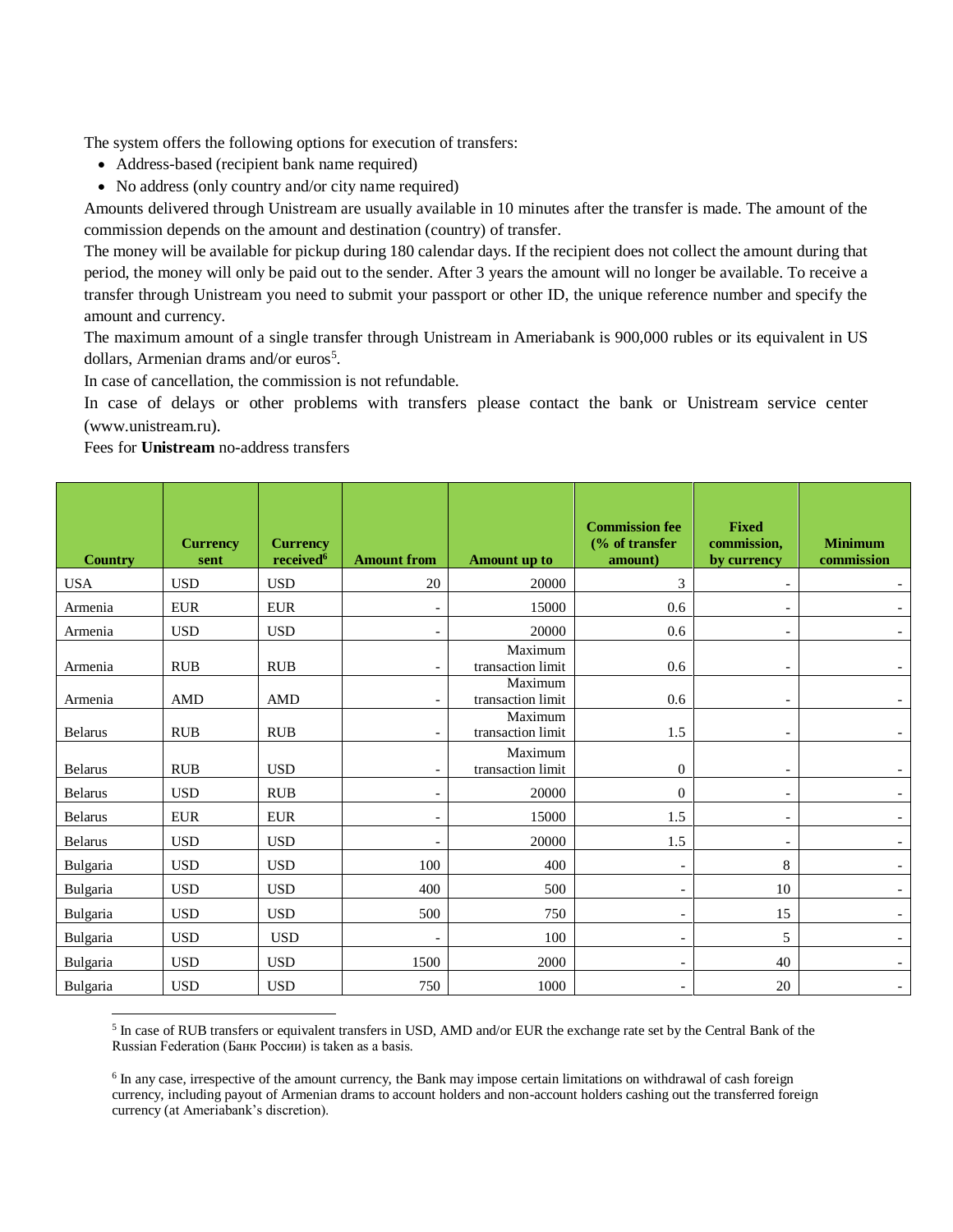| Bulgaria          | <b>USD</b>   | <b>USD</b>  | 1000                     | 1500                         |                          | 30                       |                          |
|-------------------|--------------|-------------|--------------------------|------------------------------|--------------------------|--------------------------|--------------------------|
| Bulgaria          | <b>USD</b>   | <b>USD</b>  | 6000                     | 7000                         | $\overline{\phantom{0}}$ | 140                      |                          |
| Bulgaria          | <b>USD</b>   | <b>USD</b>  | 3000                     | 4000                         |                          | 80                       |                          |
| Bulgaria          | <b>USD</b>   | <b>USD</b>  | 4000                     | 6000                         | $\overline{\phantom{a}}$ | 120                      |                          |
| Bulgaria          | <b>USD</b>   | <b>USD</b>  | 2000                     | 3000                         | $\overline{\phantom{a}}$ | 60                       |                          |
| Bulgaria          | <b>USD</b>   | <b>USD</b>  | 8000                     | 20000                        | 2.5                      | $\overline{\phantom{a}}$ |                          |
| Bulgaria          | <b>USD</b>   | <b>USD</b>  | 7000                     | 8000                         |                          | 160                      |                          |
| Bulgaria          | <b>EUR</b>   | <b>EUR</b>  | 3000                     | 4000                         |                          | $80\,$                   |                          |
| Bulgaria          | <b>EUR</b>   | ${\rm EUR}$ | 400                      | 500                          | $\overline{\phantom{0}}$ | 10                       |                          |
| Bulgaria          | <b>EUR</b>   | ${\rm EUR}$ | 750                      | 1000                         |                          | $20\,$                   |                          |
| Bulgaria          | <b>EUR</b>   | ${\rm EUR}$ | 500                      | 750                          | $\overline{\phantom{a}}$ | 15                       |                          |
| Bulgaria          | <b>EUR</b>   | ${\rm EUR}$ | 2000                     | 3000                         | $\overline{a}$           | 60                       |                          |
| Bulgaria          | <b>EUR</b>   | <b>EUR</b>  | 1500                     | 2000                         |                          | $40\,$                   |                          |
| Bulgaria          | <b>EUR</b>   | <b>EUR</b>  | 1000                     | 1500                         | $\overline{a}$           | 30                       |                          |
| Bulgaria          | <b>EUR</b>   | <b>EUR</b>  | 100                      | 400                          |                          | $\,8\,$                  |                          |
| Bulgaria          | <b>EUR</b>   | <b>EUR</b>  | $\overline{a}$           | 100                          | $\overline{\phantom{a}}$ | 5                        |                          |
| Bulgaria          | <b>EUR</b>   | <b>EUR</b>  | 6000                     | 7000                         | $\overline{a}$           | 140                      |                          |
| Bulgaria          | <b>EUR</b>   | ${\rm EUR}$ | 7000                     | 8000                         | $\overline{\phantom{a}}$ | 160                      |                          |
| Bulgaria          | <b>EUR</b>   | <b>EUR</b>  | 8000                     | 15000                        | $2.5\,$                  |                          |                          |
| Bulgaria          | <b>EUR</b>   | <b>EUR</b>  | 4000                     | 6000                         |                          | 120                      |                          |
| United<br>Kingdom | <b>USD</b>   | <b>USD</b>  | $\overline{\phantom{0}}$ | 20000                        | $\mathbf{0}$             | $\overline{\phantom{a}}$ |                          |
| United<br>Kingdom | <b>EUR</b>   | ${\rm EUR}$ |                          | 15000                        | $\mathbf{0}$             |                          |                          |
| Vietnam           | <b>RUB</b>   | RUB         | $\overline{\phantom{a}}$ | Maximum<br>transaction limit | 1                        | $\overline{\phantom{a}}$ |                          |
| Vietnam           | <b>USD</b>   | <b>USD</b>  | $\overline{\phantom{a}}$ | 20000                        | 1                        | $\overline{\phantom{a}}$ |                          |
| Vietnam           | <b>EUR</b>   | <b>EUR</b>  |                          | 15000                        | 1                        |                          |                          |
| Germany           | <b>USD</b>   | <b>EUR</b>  |                          | 279.99                       |                          | 6                        |                          |
| Germany           | <b>USD</b>   | ${\rm EUR}$ | 279.99                   | 20000                        | $\boldsymbol{0}$         |                          |                          |
| Germany           | <b>RUB</b>   | <b>EUR</b>  |                          | 17499.99                     |                          | 350                      |                          |
| Germany           | RUB          | <b>EUR</b>  | 17499.99                 | Maximum<br>transaction limit | $\mathbf{0}$             | $\overline{\phantom{a}}$ |                          |
| Germany           | ${\rm EUR}$  | <b>EUR</b>  |                          | 249.99                       | $\overline{\phantom{a}}$ | $5\overline{)}$          | $\overline{\phantom{a}}$ |
| Germany           | ${\rm EUR}$  | ${\rm EUR}$ | 249.99                   | 15000                        | $\overline{c}$           | $\overline{\phantom{a}}$ |                          |
| Germany           | <b>AMD</b>   | ${\rm EUR}$ |                          | 134999.99                    | $\boldsymbol{0}$         | 2600                     |                          |
| Germany           | <b>AMD</b>   | ${\rm EUR}$ | 134999.99                | Maximum<br>transaction limit | $\mathbf{0}$             | $\overline{a}$           |                          |
| Greece            | <b>USD</b>   | ${\rm EUR}$ | $\overline{\phantom{0}}$ | 20000                        | $\boldsymbol{0}$         | $\overline{\phantom{a}}$ |                          |
|                   |              |             |                          | Maximum                      |                          |                          |                          |
| Greece            | RUB          | ${\rm EUR}$ | $\overline{\phantom{0}}$ | transaction limit            | $\mathbf{0}$             | $\overline{\phantom{a}}$ |                          |
| Greece            | ${\rm EUR}$  | ${\rm EUR}$ | $\overline{a}$           | 15000                        | 0.6                      | $\overline{\phantom{a}}$ |                          |
| Georgia           | ${\rm EUR}$  | ${\rm EUR}$ | $\overline{\phantom{0}}$ | 15000                        | $1.5\,$                  | $\overline{\phantom{a}}$ |                          |
| Georgia           | $_{\rm USD}$ | <b>USD</b>  | $\overline{\phantom{a}}$ | 20000<br>Maximum             | 1.5                      | $\overline{\phantom{a}}$ | $\sim$                   |
| Georgia           | RUB          | RUB         | $\overline{\phantom{a}}$ | transaction limit            | $1.5\,$                  | $\overline{\phantom{a}}$ |                          |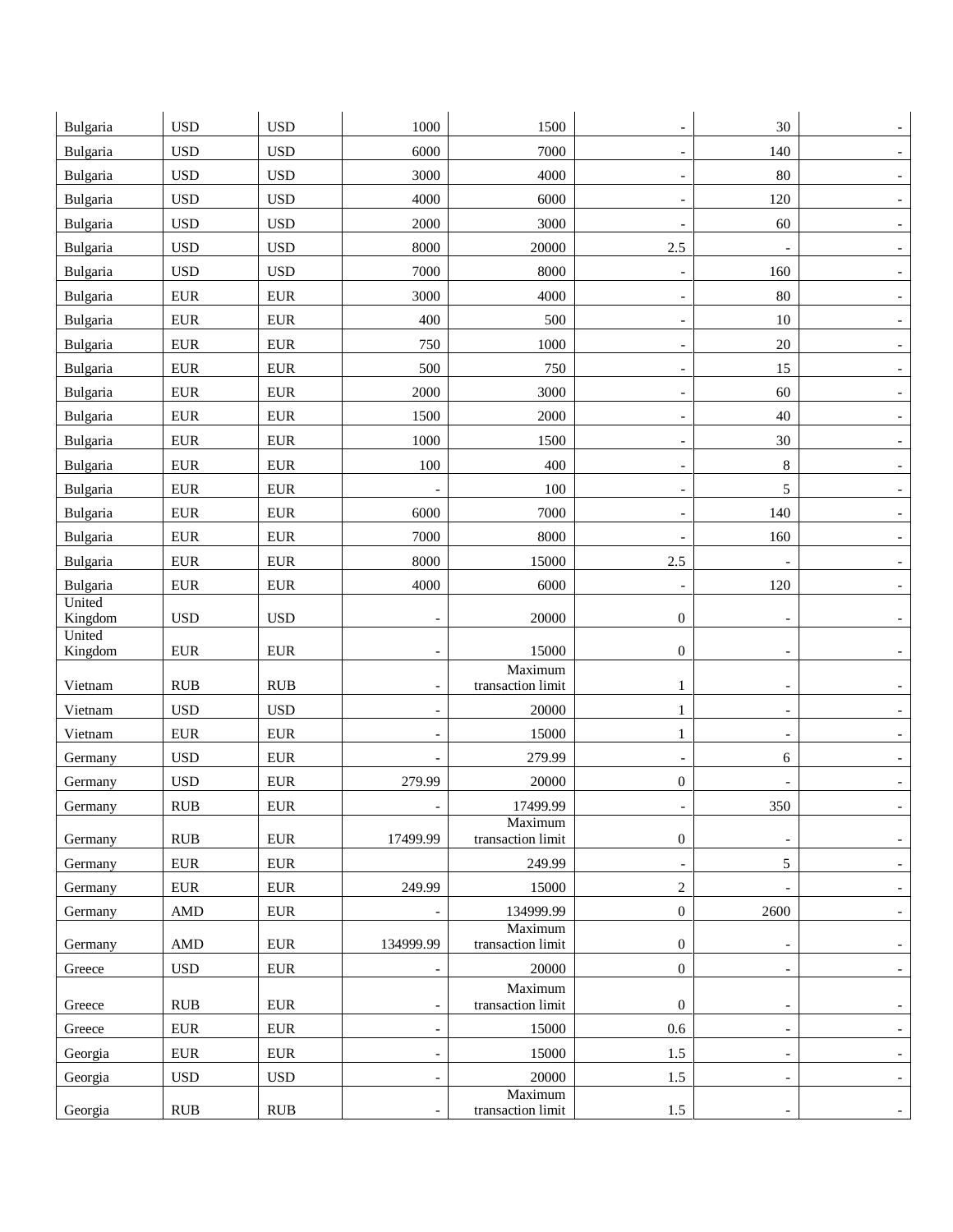| Georgia                  | <b>USD</b>                 | RUB               |                                                      | 20000                        | $\mathbf{0}$             |                                            |                                    |
|--------------------------|----------------------------|-------------------|------------------------------------------------------|------------------------------|--------------------------|--------------------------------------------|------------------------------------|
|                          |                            |                   |                                                      | Maximum                      |                          |                                            |                                    |
| Georgia                  | <b>RUB</b>                 | <b>USD</b>        | $\overline{a}$                                       | transaction limit            | $\mathbf{0}$             | $\overline{\phantom{a}}$                   |                                    |
| Israel                   | ${\rm EUR}$                | <b>EUR</b>        |                                                      | 3000                         | 1.5                      |                                            |                                    |
| Israel                   | <b>EUR</b>                 | <b>EUR</b>        | 3000                                                 | 10000                        |                          | 35                                         | $\overline{\phantom{a}}$           |
| Israel                   | <b>USD</b>                 | <b>USD</b>        | $\overline{a}$                                       | 3000                         | 1.5                      | $\overline{a}$                             |                                    |
| Israel                   | <b>USD</b>                 | <b>USD</b>        | 3000                                                 | 10000                        |                          | 35                                         |                                    |
| India                    | <b>EUR</b>                 | <b>EUR</b>        |                                                      | 700                          |                          | $\boldsymbol{7}$                           |                                    |
| India                    | <b>EUR</b>                 | <b>EUR</b>        | 700                                                  | 15000                        | 1                        | $\overline{\phantom{a}}$                   |                                    |
| India                    | <b>USD</b>                 | <b>USD</b>        |                                                      | 700                          |                          | $\boldsymbol{7}$                           |                                    |
| India                    | <b>USD</b>                 | <b>USD</b>        | 700                                                  | 20000<br>Maximum             | 1                        | $\overline{a}$                             |                                    |
| India                    | <b>RUB</b>                 | <b>USD</b>        | 2000                                                 | transaction limit            | 1                        |                                            |                                    |
| India                    | <b>RUB</b>                 | <b>USD</b>        | $\overline{a}$                                       | 2000                         | $\overline{\phantom{a}}$ | 200                                        |                                    |
| Spain                    | <b>USD</b>                 | ${\rm EUR}$       |                                                      | 20000                        | 1                        |                                            | 5                                  |
| Spain                    | <b>USD</b>                 | <b>USD</b>        | $\overline{\phantom{a}}$                             | 20000                        | 2.3                      | $\overline{\phantom{a}}$                   |                                    |
| Spain                    | <b>EUR</b>                 | ${\rm EUR}$       | $\overline{a}$                                       | 15000                        | $\overline{2}$           | $\overline{\phantom{0}}$                   | 5 <sup>5</sup>                     |
| Spain                    | <b>EUR</b>                 | <b>EUR</b>        |                                                      | 15000                        | 2.3                      | $\overline{\phantom{a}}$                   | $\overline{\phantom{a}}$           |
|                          |                            |                   |                                                      | Maximum                      |                          |                                            |                                    |
| Spain                    | <b>RUB</b>                 | <b>EUR</b>        |                                                      | transaction limit            | 1                        |                                            | $70\,$                             |
| Italy                    | <b>EUR</b>                 | <b>EUR</b>        |                                                      | 15000                        | 2.5                      |                                            | $5\phantom{.0}$                    |
| Italy                    | <b>RUB</b>                 | <b>EUR</b>        | $\overline{a}$                                       | 12999.99                     | $\overline{\phantom{0}}$ | 200                                        | $\overline{\phantom{a}}$           |
|                          |                            |                   |                                                      | Maximum                      |                          |                                            |                                    |
| Italy                    | <b>RUB</b>                 | <b>EUR</b>        | 12999.99                                             | transaction limit            | $\boldsymbol{0}$         | $\overline{\phantom{0}}$                   | $\overline{\phantom{a}}$           |
| Italy                    | <b>USD</b>                 | ${\rm EUR}$       | 199.99                                               | 20000                        | $\boldsymbol{0}$         | $\overline{\phantom{0}}$                   |                                    |
| Italy                    | <b>USD</b>                 | <b>EUR</b>        |                                                      | 199.99                       |                          | 3                                          |                                    |
| Italy                    | <b>AMD</b>                 | <b>EUR</b>        |                                                      | 100000                       |                          | 1500                                       |                                    |
| Italy                    | <b>AMD</b>                 | <b>EUR</b>        | 100000                                               | Maximum<br>transaction limit | $\mathbf{0}$             |                                            |                                    |
| Kazakhstan               | <b>EUR</b>                 | ${\rm EUR}$       | $\overline{\phantom{a}}$                             | 15000                        | 1.5                      | $\overline{\phantom{a}}$                   |                                    |
|                          |                            |                   |                                                      | Maximum                      |                          |                                            |                                    |
| Kazakhstan               | <b>RUB</b>                 | <b>USD</b>        | $\overline{\phantom{a}}$                             | transaction limit            | $\mathbf{0}$             |                                            |                                    |
| Kazakhstan<br>Kazakhstan | $_{\rm USD}$<br><b>USD</b> | RUB<br><b>USD</b> | $\overline{\phantom{a}}$<br>$\overline{\phantom{a}}$ | 20000<br>20000               | $\boldsymbol{0}$<br>1.5  | $\overline{\phantom{a}}$<br>$\blacksquare$ | $\overline{\phantom{a}}$<br>$\sim$ |
|                          |                            |                   |                                                      | Maximum                      |                          |                                            |                                    |
| Kazakhstan               | RUB                        | RUB               | $\overline{\phantom{a}}$                             | transaction limit<br>Maximum | 1.5                      | $\overline{\phantom{0}}$                   | $\overline{\phantom{a}}$           |
| Kyrgyzstan               | <b>RUB</b>                 | <b>USD</b>        | $\overline{\phantom{0}}$                             | transaction limit            | $\boldsymbol{0}$         |                                            | $\overline{\phantom{a}}$           |
| Kyrgyzstan               | RUB                        | <b>RUB</b>        | $\qquad \qquad -$                                    | Maximum<br>transaction limit | 1.5                      | $\overline{\phantom{a}}$                   | $\overline{\phantom{a}}$           |
| Kyrgyzstan               | ${\rm EUR}$                | <b>EUR</b>        | $\overline{\phantom{a}}$                             | 15000                        | 1.5                      | $\overline{\phantom{a}}$                   | $\overline{\phantom{a}}$           |
| Kyrgyzstan               | $_{\rm USD}$               | <b>RUB</b>        | $\overline{\phantom{a}}$                             | 20000                        | $\boldsymbol{0}$         | $\overline{\phantom{a}}$                   | $\overline{\phantom{a}}$           |
| Kyrgyzstan               | $_{\rm USD}$               | <b>USD</b>        | $\overline{\phantom{a}}$                             | 20000                        | $1.5\,$                  | $\overline{\phantom{a}}$                   | $ \,$                              |
| Latvia                   | <b>RUB</b>                 | RUB               | $\overline{\phantom{a}}$                             | Maximum<br>transaction limit | 1.5                      | $\overline{\phantom{0}}$                   | $\overline{\phantom{0}}$           |
| Latvia                   | <b>EUR</b>                 | ${\rm EUR}$       | $\overline{\phantom{a}}$                             | 15000                        | 1.5                      | $\overline{\phantom{a}}$                   | $\overline{\phantom{a}}$           |
| Latvia                   | $_{\rm USD}$               | <b>USD</b>        | $\overline{\phantom{a}}$                             | 20000                        | $1.5\,$                  | $\overline{\phantom{0}}$                   | ۰,                                 |
| Lithuania                | <b>EUR</b>                 | ${\rm EUR}$       | $\overline{\phantom{a}}$                             | 10000                        | 1.5                      | $\overline{\phantom{a}}$                   | $\overline{\phantom{a}}$           |
|                          |                            |                   |                                                      |                              |                          |                                            |                                    |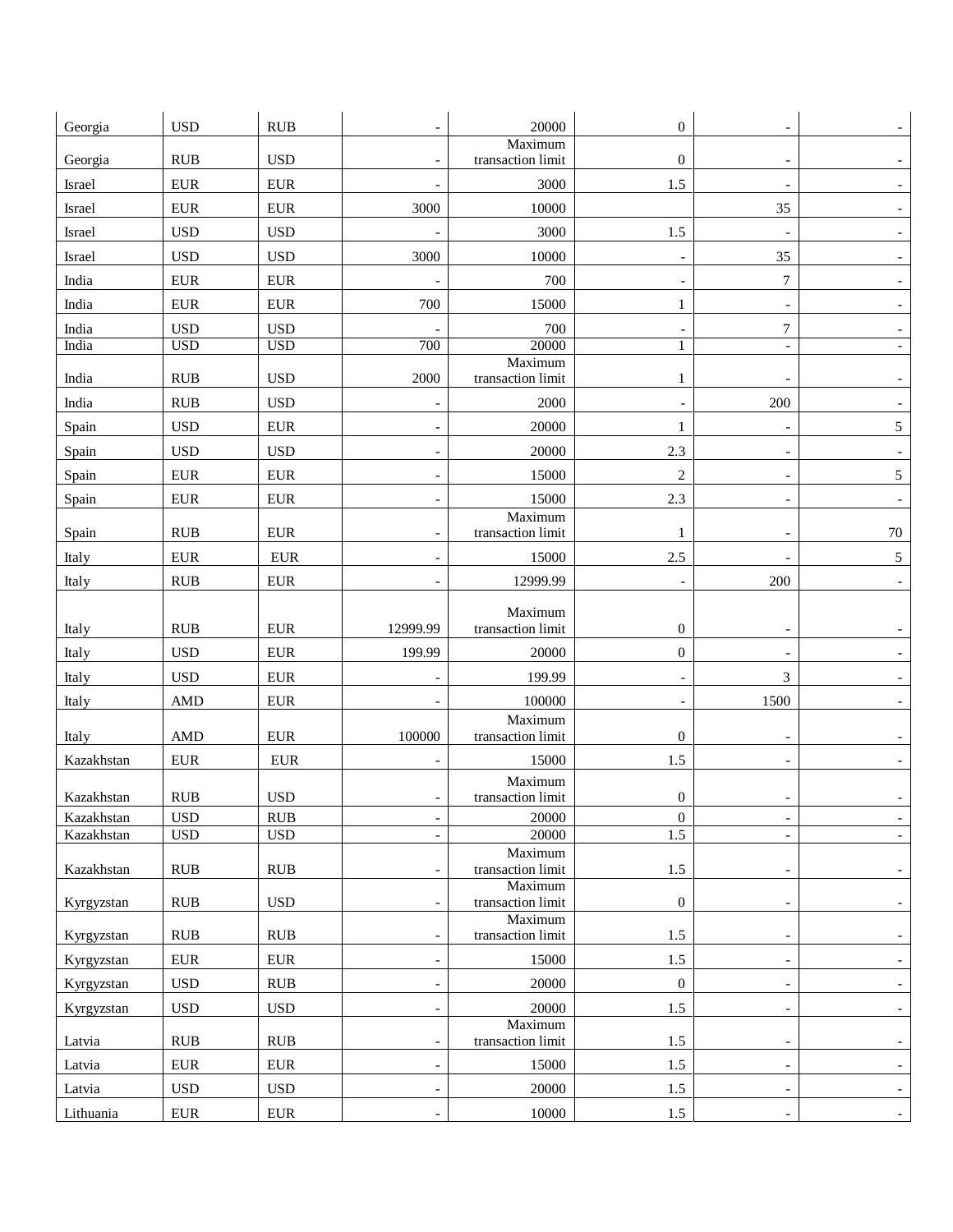| Lithuania   | <b>USD</b>                         | <b>USD</b>   |                          | 10000             | 1.5                      |                          |                          |
|-------------|------------------------------------|--------------|--------------------------|-------------------|--------------------------|--------------------------|--------------------------|
|             |                                    |              |                          | Maximum           |                          |                          |                          |
| Lithuania   | <b>RUB</b>                         | <b>RUB</b>   | $\overline{\phantom{a}}$ | transaction limit | 1.5                      | $\overline{\phantom{a}}$ |                          |
| Moldova     | <b>USD</b>                         | RUB          | $\overline{\phantom{a}}$ | 20000             | $\mathbf{0}$             | $\overline{\phantom{a}}$ | $\overline{\phantom{0}}$ |
| Moldova     | <b>USD</b>                         | <b>USD</b>   | $\overline{\phantom{0}}$ | 20000             | 1.5                      | $\overline{\phantom{0}}$ |                          |
| Moldova     | <b>EUR</b>                         | <b>EUR</b>   |                          | 15000             | 1.5                      | $\overline{a}$           |                          |
|             |                                    |              |                          | Maximum           |                          |                          |                          |
| Moldova     | <b>RUB</b>                         | RUB          |                          | transaction limit | 1.5                      |                          |                          |
|             |                                    |              |                          | Maximum           |                          |                          |                          |
| Moldova     | <b>RUB</b>                         | <b>USD</b>   |                          | transaction limit | $\boldsymbol{0}$         |                          |                          |
|             |                                    |              |                          | Maximum           |                          |                          |                          |
| Mongolia    | <b>RUB</b>                         | <b>RUB</b>   | 3000                     | transaction limit | 1.3                      | $\overline{\phantom{0}}$ |                          |
| Mongolia    | <b>RUB</b>                         | <b>RUB</b>   |                          | 3000              | 1.5                      | $\overline{\phantom{a}}$ |                          |
| <b>UAE</b>  | <b>USD</b>                         | <b>USD</b>   |                          | 20000             | 2.3                      | $\overline{a}$           |                          |
| <b>UAE</b>  | <b>EUR</b>                         | <b>EUR</b>   |                          | 15000             | 2.3                      | $\overline{\phantom{a}}$ | $\overline{a}$           |
| Poland      | ${\rm EUR}$                        | <b>EUR</b>   | $\overline{\phantom{0}}$ | 15000             | 2.3                      | $\overline{\phantom{0}}$ | 10                       |
| Poland      | <b>USD</b>                         | <b>USD</b>   | $\overline{\phantom{a}}$ | 20000             | 2.3                      | $\overline{\phantom{a}}$ | $\overline{12}$          |
|             |                                    |              |                          | Maximum           |                          |                          |                          |
| Russia      | RUB                                | <b>USD</b>   |                          | transaction limit | $\boldsymbol{0}$         |                          |                          |
| Russia      | <b>USD</b>                         | <b>USD</b>   | $\overline{\phantom{a}}$ | 20000             | $\mathbf{1}$             | $\overline{\phantom{a}}$ |                          |
| Russia      | <b>EUR</b>                         | <b>EUR</b>   |                          | 15000             | $\mathbf{1}$             | $\overline{\phantom{0}}$ |                          |
|             |                                    |              |                          | Maximum           |                          |                          |                          |
| Russia      | <b>RUB</b>                         | <b>RUB</b>   | $\overline{\phantom{a}}$ | transaction limit | 1                        | $\overline{\phantom{a}}$ |                          |
| Russia      | <b>USD</b>                         | <b>RUB</b>   | $\overline{\phantom{0}}$ | 20000             | $\mathbf{0}$             | $\overline{a}$           |                          |
|             |                                    |              |                          | Maximum           |                          |                          |                          |
| Romania     | <b>RUB</b>                         | <b>EUR</b>   |                          | transaction limit | $\mathbf{0}$             |                          |                          |
| Romania     | ${\rm EUR}$                        | <b>EUR</b>   | $\overline{\phantom{a}}$ | 15000             | $\sqrt{2}$               | $\overline{\phantom{a}}$ | $\overline{\phantom{0}}$ |
|             |                                    |              |                          | Maximum           |                          |                          |                          |
| Romania     | <b>RUB</b>                         | <b>USD</b>   | $\overline{\phantom{a}}$ | transaction limit | $\mathbf{0}$             | $\overline{\phantom{a}}$ |                          |
| Romania     | <b>EUR</b>                         | <b>USD</b>   | $\overline{\phantom{a}}$ | 15000             | $\mathbf{0}$             | $\overline{\phantom{a}}$ |                          |
| Romania     | <b>USD</b>                         | ${\rm EUR}$  |                          | 20000             | $\mathbf{0}$             |                          |                          |
| Romania     | <b>USD</b>                         |              |                          | 20000             | $\mathfrak{2}$           | $\overline{\phantom{a}}$ |                          |
|             |                                    |              |                          | Maximum           |                          |                          |                          |
| Serbia      | <b>RUB</b>                         | <b>EUR</b>   | $\overline{\phantom{0}}$ | transaction limit |                          | $\overline{\phantom{0}}$ | 300                      |
| Serbia      | <b>EUR</b>                         | <b>EUR</b>   |                          | 15000             | $\overline{c}$           |                          | 5                        |
|             |                                    |              |                          | Maximum           |                          |                          |                          |
| Serbia      | <b>AMD</b>                         | <b>EUR</b>   |                          | transaction limit |                          |                          | 2500                     |
| Serbia      | <b>USD</b>                         | <b>EUR</b>   | $\overline{\phantom{a}}$ | 20000             |                          |                          | 5                        |
| Tajikistan  | ${\rm EUR}$                        | ${\rm EUR}$  |                          | 15000             | 1.5                      | $\overline{\phantom{0}}$ | $\overline{\phantom{a}}$ |
|             |                                    |              |                          | Maximum           |                          |                          |                          |
| Tajikistan  | $\mathbf{R} \mathbf{U} \mathbf{B}$ | RUB          |                          | transaction limit | $1.5\,$                  | $\overline{\phantom{a}}$ | $\overline{\phantom{a}}$ |
| Tajikistan  | <b>USD</b>                         | <b>USD</b>   | 100                      | 400               | $\overline{\phantom{a}}$ | $\overline{8}$           | $\overline{\phantom{a}}$ |
| Tajikistan  | <b>USD</b>                         | <b>USD</b>   | $\overline{\phantom{a}}$ | 20000             | 1.5                      | $\blacksquare$           | $ \,$                    |
| Tajikistan  | <b>USD</b>                         | RUB          | $\overline{\phantom{0}}$ | 20000             | $\mathbf{0}$             | $\qquad \qquad -$        | $\overline{\phantom{a}}$ |
|             |                                    |              |                          | Maximum           |                          |                          |                          |
| Tajikistan  | <b>RUB</b>                         | <b>USD</b>   | $\overline{\phantom{a}}$ | transaction limit | $\boldsymbol{0}$         | $\overline{\phantom{0}}$ | $\overline{\phantom{a}}$ |
|             |                                    |              |                          | Maximum           |                          |                          |                          |
| Uzbekistan  | $\mathbf{R} \mathbf{U} \mathbf{B}$ | $_{\rm USD}$ | $\overline{\phantom{0}}$ | transaction limit | $\boldsymbol{0}$         | $\overline{\phantom{0}}$ | $\overline{\phantom{0}}$ |
| Uzbekistan  | <b>USD</b>                         | <b>USD</b>   | $\overline{\phantom{a}}$ | 20000             | 1.5                      | $\overline{\phantom{a}}$ | $\overline{\phantom{a}}$ |
| Uzbekistan  | <b>EUR</b>                         | ${\rm EUR}$  | $\overline{a}$           | 15000             | 1.5                      | $\overline{\phantom{a}}$ | $-$                      |
| Philippines | <b>USD</b>                         | <b>USD</b>   | 700                      | 20000             | $\mathbf{1}$             | $\overline{\phantom{a}}$ | $ \,$                    |
| Philippines | <b>USD</b>                         | $_{\rm USD}$ | $\overline{a}$           | 700               | $\overline{\phantom{a}}$ | $\tau$                   | $\overline{\phantom{0}}$ |
| Philippines | ${\rm EUR}$                        | ${\rm EUR}$  |                          | 700               |                          | 7                        |                          |
|             |                                    |              |                          |                   |                          |                          | $\sim$                   |
| Philippines | ${\rm EUR}$                        | ${\rm EUR}$  | 700                      | 15000             | $\mathbf{1}$             | $\overline{\phantom{0}}$ |                          |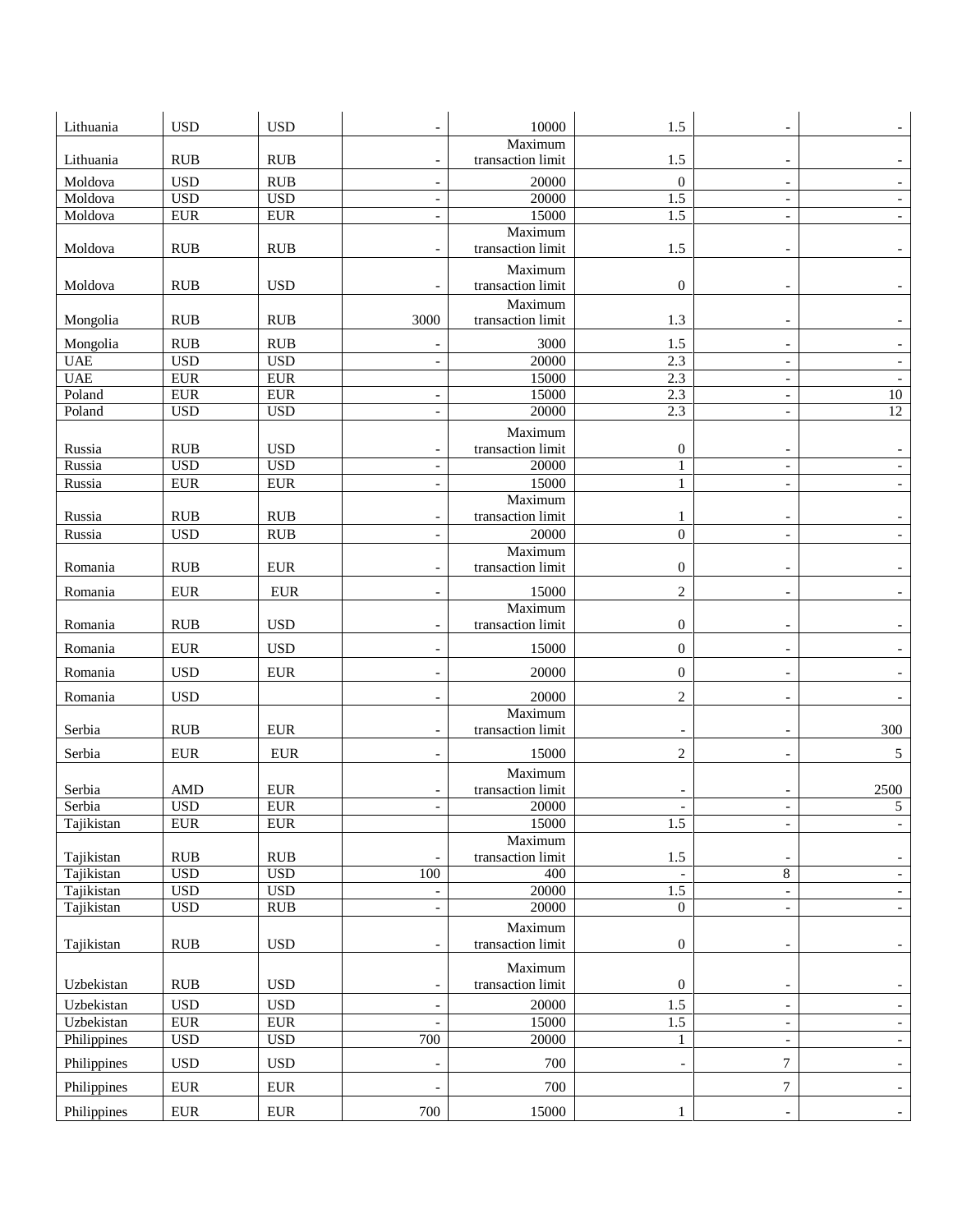| Philippines    | <b>RUB</b> | <b>USD</b> | 2000                     | Maximum<br>transaction limit |                          | $\overline{\phantom{0}}$ |  |
|----------------|------------|------------|--------------------------|------------------------------|--------------------------|--------------------------|--|
| Philippines    | <b>RUB</b> | <b>USD</b> |                          | 2000                         |                          | 200                      |  |
| France         | <b>EUR</b> | <b>EUR</b> |                          | 15000                        | ⌒                        | $\overline{\phantom{0}}$ |  |
| Czech Republic | <b>USD</b> | <b>USD</b> |                          | 20000                        | 1.5                      | $\overline{\phantom{0}}$ |  |
| Czech Republic | <b>EUR</b> | <b>EUR</b> | $\overline{\phantom{a}}$ | 15000                        | 1.5                      | $\overline{\phantom{a}}$ |  |
| Sri Lanka      | <b>RUB</b> | <b>USD</b> | $\overline{\phantom{a}}$ | 2000                         | $\overline{\phantom{0}}$ | 200                      |  |
| Sri Lanka      | <b>RUB</b> | <b>USD</b> | 2000                     | Maximum<br>transaction limit |                          | $\overline{\phantom{a}}$ |  |
| Sri Lanka      | <b>EUR</b> | <b>EUR</b> | 700                      | 15000                        |                          | $\overline{\phantom{a}}$ |  |
| Sri Lanka      | <b>EUR</b> | <b>EUR</b> | $\overline{\phantom{a}}$ | 700                          |                          | 7                        |  |
| Sri Lanka      | <b>USD</b> | <b>USD</b> | 700                      | 20000                        |                          | $\overline{\phantom{a}}$ |  |
| Sri Lanka      | <b>USD</b> | <b>USD</b> | $\overline{\phantom{a}}$ | 700                          | -                        | 7                        |  |

For additional information on Unistream, address-based transfer fees, country list and other information, please visit **[www.unistream.ru](http://www.unistream.ru/)**.

## **MoneyGram**

MoneyGram fast transfer system has over 321,000 agent locations in 198 countries worldwide. Outgoing transfers are available only in US dollars. Payouts are available in **US dollars and/or euros.** Transfers become available to the recipient in 15 minutes. Max amount per transfer is 9,999.9 US dollars.

To receive a transfer through MoneyGram you need to submit your passport or other ID and the unique reference number of the transfer.

## **[MoneyGram Commissions](http://www.ameriabank.am/userfiles/file/MoneyGram.pdf)**

Commissions for MoneyGram transfers from Armenia to CIS countries (Belarus, Ukraine, Moldova, Tajikistan, Russia, Uzbekistan, Kazakhstan, Kyrgyzstan, Turkmenistan) and Georgia in US dollars

| <b>Amount in USD</b> | <b>Commission in USD</b> |
|----------------------|--------------------------|
| $0.01 - 100.00$      | $\overline{c}$           |
| 100.01-200.00        | $\overline{4}$           |
| 200.01-300.00        | 6                        |
| 300.01-400.00        | 8                        |
| 400.01-500.00        | 10                       |
| 500.01-750.00        | 14                       |
| 750.01 -1000.00      | 19                       |
| 1,000.01-1,500.00    | 28                       |
| 1,500.01-2,000.00    | 37                       |
| 2,000.01-2,500.00    | 46                       |
| 2,500.01-3,000.00    | 55                       |
| 3,000.01-3,500.00    | 64                       |
| 3,500.01-4,000.00    | 73                       |
| 4,000.01-4,500.00    | 83                       |
| 4,500.01-5,000.00    | 92                       |
| 5,000.01-5,500.00    | 95                       |
| 5 500.01-6000.00     | 99                       |
| 6000.01-6500.00      | 109                      |
| 6500.01-7000.00      | 119                      |
| 7000.01-9999.9       | 139                      |